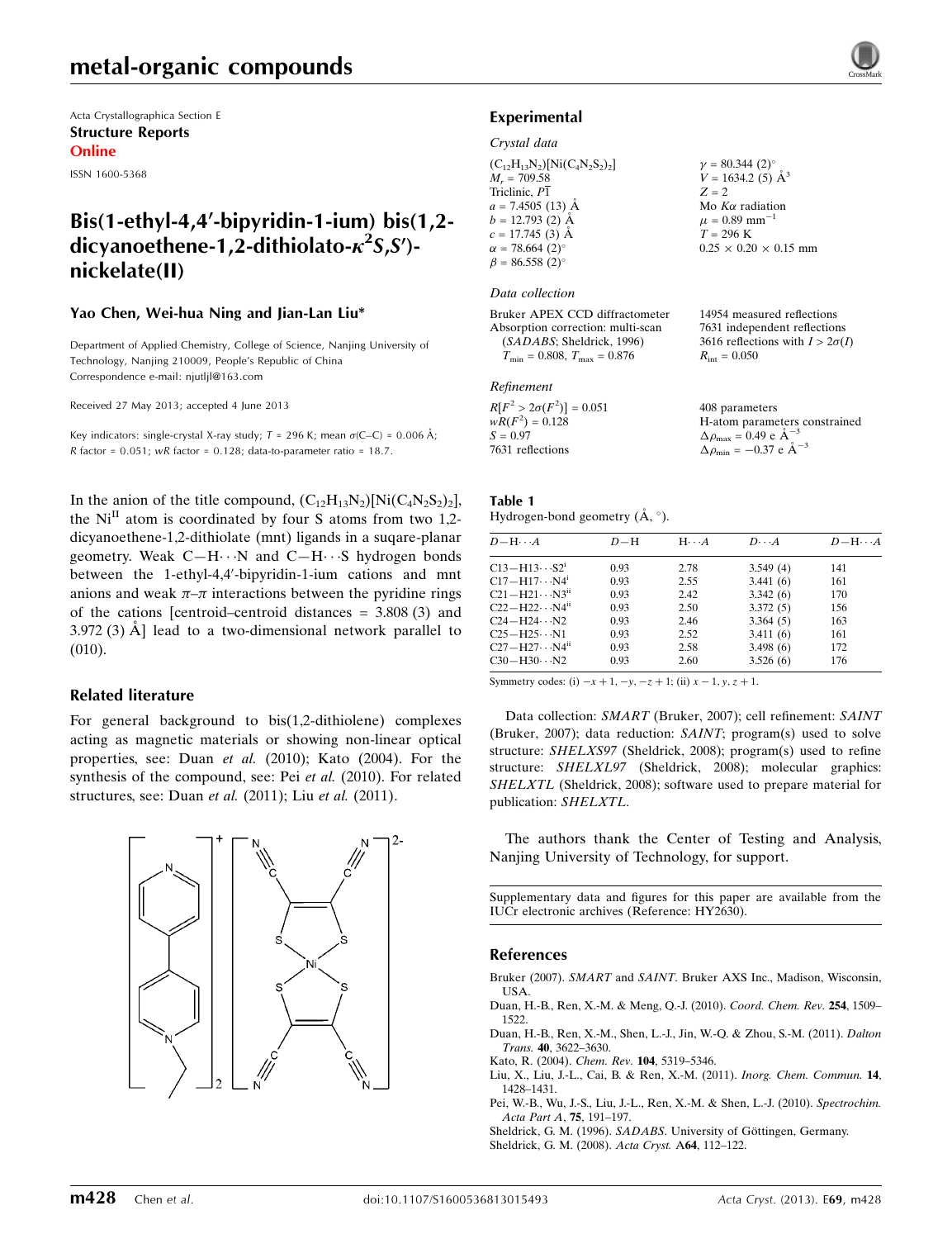# **supporting information**

*Acta Cryst.* (2013). E**69**, m428 [doi:10.1107/S1600536813015493]

## **Bis(1-ethyl-4,4′-bipyridin-1-ium) bis(1,2-dicyanoethene-1,2-dithiolato***κ***2** *S***,***S***′)nickelate(II)**

## **Yao Chen, Wei-hua Ning and Jian-Lan Liu**

## **S1. Comment**

Bis(1,2-dithiolene) complexes of transition metals as an important part of the molecular-based materials have been widely studied due to their novel applications in the areas of materials science, medicines and biology (Duan *et al.*, 2010; Kato, 2004). It is known that weak inter- or intramolecular interactions in the complexes could influence on their properties. Herein we report the crystal structure of the title compound. The bond lengths and angles in the title compound (Fig. 1) are within normal ranges (Duan et al., 2011; Liu et al., 2011). Weak C—H···N and C—H···S hydrogen bonds between the 1-ethyl-4,4′-bipyridin-1-ium cations and 1,2-dicyanoethene-1,2-dithiolate anions and weak *π*–*π* interactions between the pyridine rings of the cations [centroid–centroid distances = 3.808 (3) and 3.972 (3) Å] lead to a two-dimensional network parallel to (010) (Fig. 2).

## **S2. Experimental**

The title compound was prepared by a method similar to that reported in literature (Pei *et al.*, 2010). Nickel chloride hexahydrate (238 mg, 1.00 mmol) and disodium maleonitriledithiolate (365 mg, 2.00 mmol) were mixed under stirring in water (50 ml) and heated to boiling for about 20 min. After filtering the red solution, an aequeous solution of 1-ethyl-4,4'bipyridin-1-ium bromide (554 mg, 2.00 mmol) was added dropwise to the filtrate. The immediately formed dark red precipitate was filtered off, washed with water and dried in vacuum oven, giving the crude product (yield: 511 mg, 72%). Red block-like single crystals were obtained by slow evaporation of the crude in an acetonitrile solution at room temperature in about two weeks.

#### **S3. Refinement**

H atoms were positioned geometrically and refined as riding atoms, with  $C-H = 0.93$  (CH), 0.97 (CH<sub>2</sub>) and 0.96 (CH<sub>3</sub>) Å and with  $U_{\text{iso}}(H) = 1.2(1.5$  for methyl) $U_{\text{eq}}(C)$ .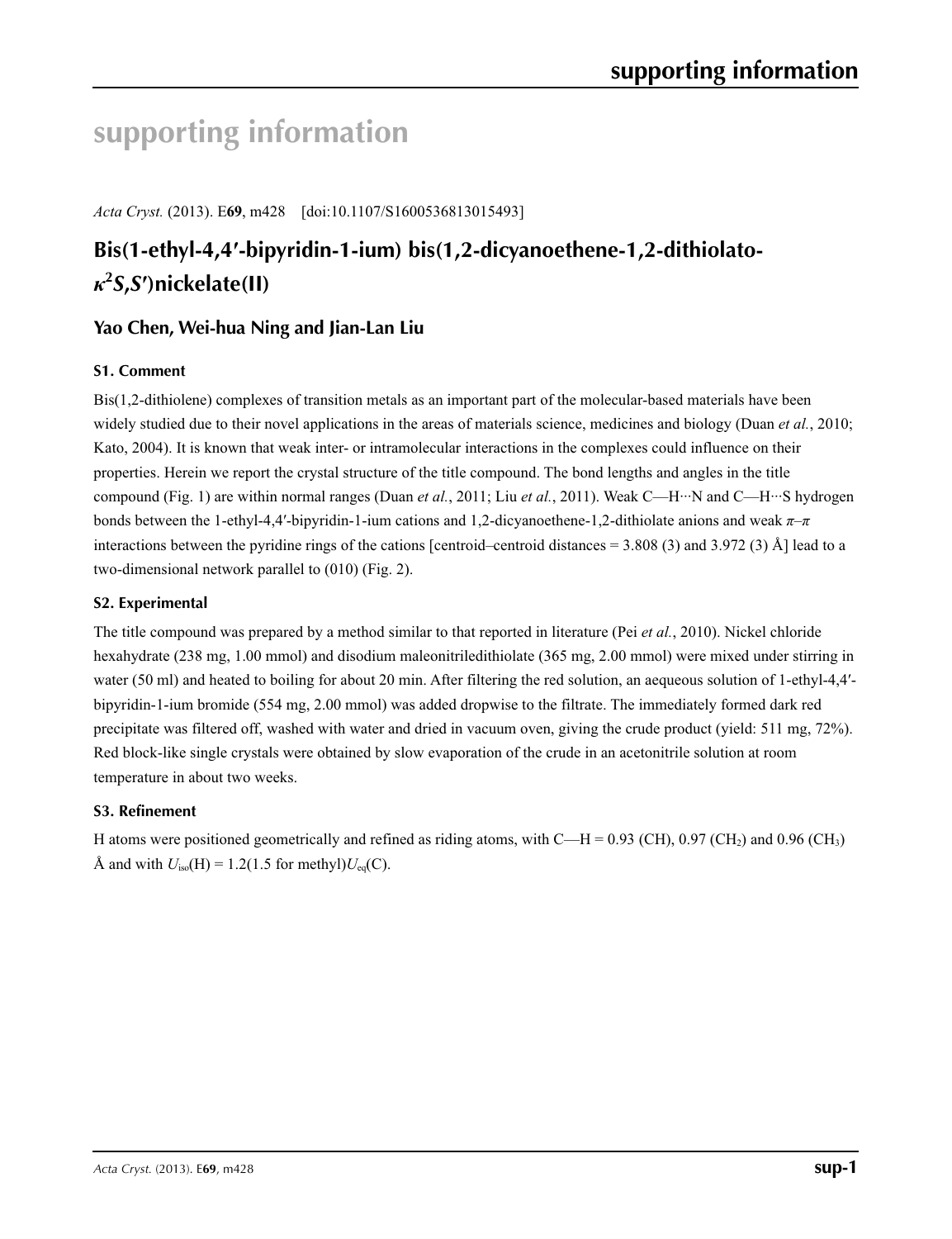

**Figure 1**

The molecular structure of the title compound. Displacement ellipsoids are drawn at the 30% probability level.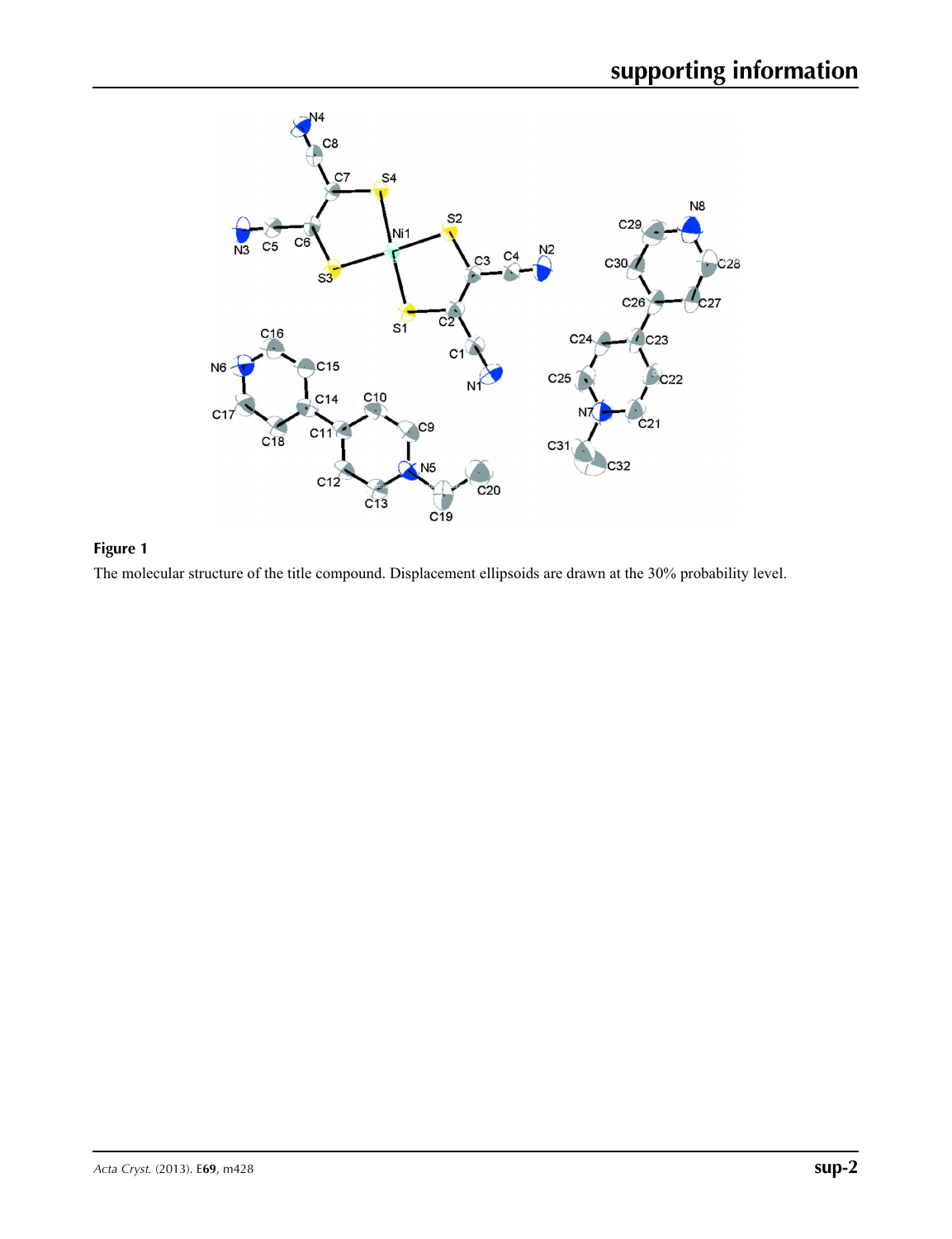

## **Figure 2**

A packing diagram of the title compound viewed down the *a* axis. Dashed lines indicate hydrogen bonds.

### **Bis(1-ethyl-4,4′-bipyridin-1-ium) bis(1,2-dicyanoethene-1,2-dithiolato-***κ***<sup>2</sup>** *S***,***S***′)nickelate(II)**

| Crystal data                                                                                                                                                                                                                                                           |                                                                                                                                                                                                                                                                                                  |
|------------------------------------------------------------------------------------------------------------------------------------------------------------------------------------------------------------------------------------------------------------------------|--------------------------------------------------------------------------------------------------------------------------------------------------------------------------------------------------------------------------------------------------------------------------------------------------|
| $(C_{12}H_{13}N_2)[Ni(C_4N_2S_2)_2]$<br>$M_r = 709.58$<br>Triclinic, P1<br>Hall symbol: -P 1<br>$a = 7.4505(13)$ Å<br>$b = 12.793(2)$ Å                                                                                                                                | $Z=2$<br>$F(000) = 732.0$<br>$D_x = 1.442$ Mg m <sup>-3</sup><br>Mo Ka radiation, $\lambda = 0.71073$ Å<br>Cell parameters from 1518 reflections<br>$\theta$ = 2.3–19.7°                                                                                                                         |
| $c = 17.745(3)$ Å<br>$\alpha$ = 78.664 (2) <sup>o</sup><br>$\beta$ = 86.558 (2) <sup>o</sup><br>$v = 80.344(2)$ °<br>$V = 1634.2$ (5) Å <sup>3</sup>                                                                                                                   | $\mu = 0.89$ mm <sup>-1</sup><br>$T = 296 \text{ K}$<br>Block, red<br>$0.25 \times 0.20 \times 0.15$ mm                                                                                                                                                                                          |
| Data collection<br>Bruker APEX CCD<br>diffractometer<br>Radiation source: fine-focus sealed tube<br>Graphite monochromator<br>$\varphi$ and $\omega$ scans<br>Absorption correction: multi-scan<br>(SADABS; Sheldrick, 1996)<br>$T_{\min}$ = 0.808, $T_{\max}$ = 0.876 | 14954 measured reflections<br>7631 independent reflections<br>3616 reflections with $I > 2\sigma(I)$<br>$R_{\text{int}} = 0.050$<br>$\theta_{\text{max}} = 28.0^{\circ}$ , $\theta_{\text{min}} = 1.6^{\circ}$<br>$h = -9 \rightarrow 9$<br>$k = -16 \rightarrow 16$<br>$l = -23 \rightarrow 20$ |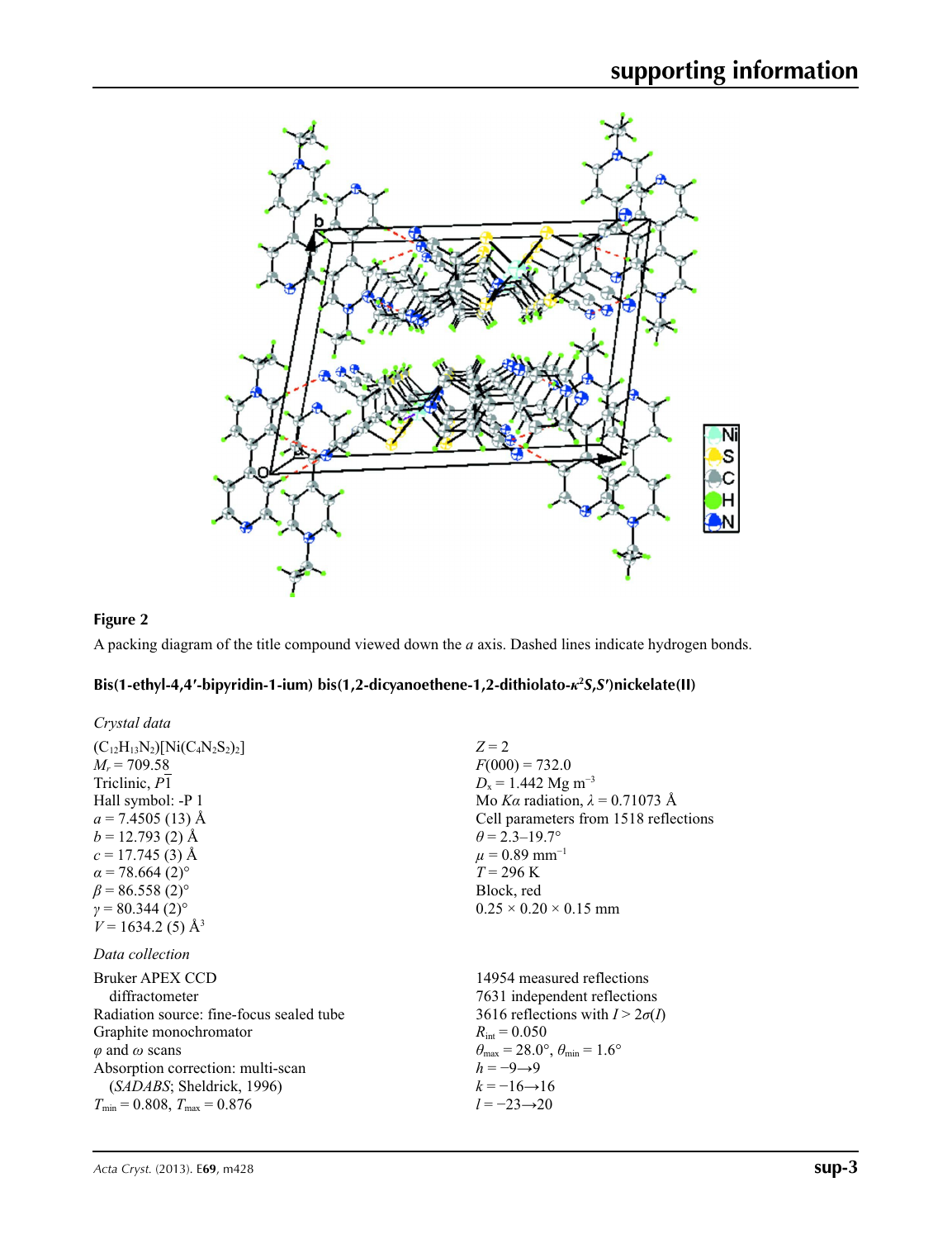*Refinement*

| Refinement on $F^2$                             | Secondary atom site location: difference Fourier   |
|-------------------------------------------------|----------------------------------------------------|
| Least-squares matrix: full                      | map                                                |
| $R[F^2 > 2\sigma(F^2)] = 0.051$                 | Hydrogen site location: inferred from              |
| $wR(F^2) = 0.128$                               | neighbouring sites                                 |
| $S = 0.97$                                      | H-atom parameters constrained                      |
| 7631 reflections                                | $w = 1/[\sigma^2(F_0^2) + (0.0418P)^2]$            |
| 408 parameters                                  | where $P = (F_0^2 + 2F_c^2)/3$                     |
| 0 restraints                                    | $(\Delta/\sigma)_{\text{max}}$ < 0.001             |
| Primary atom site location: structure-invariant | $\Delta \rho_{\text{max}} = 0.49 \text{ e A}^{-3}$ |
| direct methods                                  | $\Delta\rho_{\rm min} = -0.37 \text{ e A}^{-3}$    |

#### *Special details*

**Geometry**. All esds (except the esd in the dihedral angle between two l.s. planes) are estimated using the full covariance matrix. The cell esds are taken into account individually in the estimation of esds in distances, angles and torsion angles; correlations between esds in cell parameters are only used when they are defined by crystal symmetry. An approximate (isotropic) treatment of cell esds is used for estimating esds involving l.s. planes.

**Refinement**. Refinement of  $F^2$  against ALL reflections. The weighted R-factor wR and goodness of fit S are based on  $F^2$ , conventional R-factors R are based on F, with F set to zero for negative  $F^2$ . The threshold expression of  $F^2 > 2 \text{sigma}(F^2)$  is used only for calculating R-factors(gt) etc. and is not relevant to the choice of reflections for refinement. R-factors based on  $F<sup>2</sup>$  are statistically about twice as large as those based on F, and R- factors based on ALL data will be even larger.

*Fractional atomic coordinates and isotropic or equivalent isotropic displacement parameters (Å<sup>2</sup>)* 

|                 | $\boldsymbol{x}$ | $\mathcal{Y}$ | $\boldsymbol{Z}$ | $U_{\rm iso}$ */ $U_{\rm eq}$ |  |
|-----------------|------------------|---------------|------------------|-------------------------------|--|
| Ni1             | 0.82715(7)       | 0.22869(4)    | 0.39454(3)       | 0.04134(16)                   |  |
| S <sub>1</sub>  | 0.73997(14)      | 0.35458(7)    | 0.46177(6)       | 0.0484(3)                     |  |
| S <sub>2</sub>  | 0.76184(16)      | 0.10350(7)    | 0.48848(6)       | 0.0547(3)                     |  |
| S <sub>3</sub>  | 0.87246(15)      | 0.35324(8)    | 0.29580(6)       | 0.0528(3)                     |  |
| S <sub>4</sub>  | 0.93428(17)      | 0.10088(8)    | 0.33202(6)       | 0.0613(3)                     |  |
| C2              | 0.6768(5)        | 0.2822(3)     | 0.5502(2)        | 0.0441(9)                     |  |
| C1              | 0.6135(6)        | 0.3411(3)     | 0.6099(2)        | 0.0499(10)                    |  |
| C <sub>3</sub>  | 0.6833(5)        | 0.1733(3)     | 0.5608(2)        | 0.0440(10)                    |  |
| C <sub>4</sub>  | 0.6232(6)        | 0.1130(3)     | 0.6311(2)        | 0.0551(11)                    |  |
| C6              | 0.9759(5)        | 0.2797(3)     | 0.2284(2)        | 0.0465(10)                    |  |
| C <sub>5</sub>  | 1.0367(6)        | 0.3382(3)     | 0.1563(2)        | 0.0565(12)                    |  |
| C7              | 1.0008(5)        | 0.1697(3)     | 0.2436(2)        | 0.0479(10)                    |  |
| C8              | 1.0813(6)        | 0.1076(3)     | 0.1876(2)        | 0.0558(11)                    |  |
| C9              | 0.2604(6)        | 0.3605(3)     | 0.4593(3)        | 0.0606(12)                    |  |
| H9              | 0.2870           | 0.4231        | 0.4273           | $0.073*$                      |  |
| C10             | 0.1955(5)        | 0.3644(3)     | 0.5330(3)        | 0.0576(12)                    |  |
| H10             | 0.1772           | 0.4301        | 0.5497           | $0.069*$                      |  |
| C11             | 0.1563(5)        | 0.2723(3)     | 0.5835(2)        | 0.0461(10)                    |  |
| C12             | 0.1837(6)        | 0.1787(3)     | 0.5540(2)        | 0.0577(12)                    |  |
| H12             | 0.1594           | 0.1148        | 0.5850           | $0.069*$                      |  |
| C13             | 0.2461(6)        | 0.1784(3)     | 0.4801(3)        | 0.0609(12)                    |  |
| H <sub>13</sub> | 0.2615           | 0.1140        | 0.4618           | $0.073*$                      |  |
| C14             | 0.0815(5)        | 0.2768(3)     | 0.6632(2)        | 0.0481(10)                    |  |
| C15             | 0.0630(6)        | 0.3698(3)     | 0.6932(3)        | 0.0672(13)                    |  |
| H15             | 0.1012           | 0.4316        | 0.6645           | $0.081*$                      |  |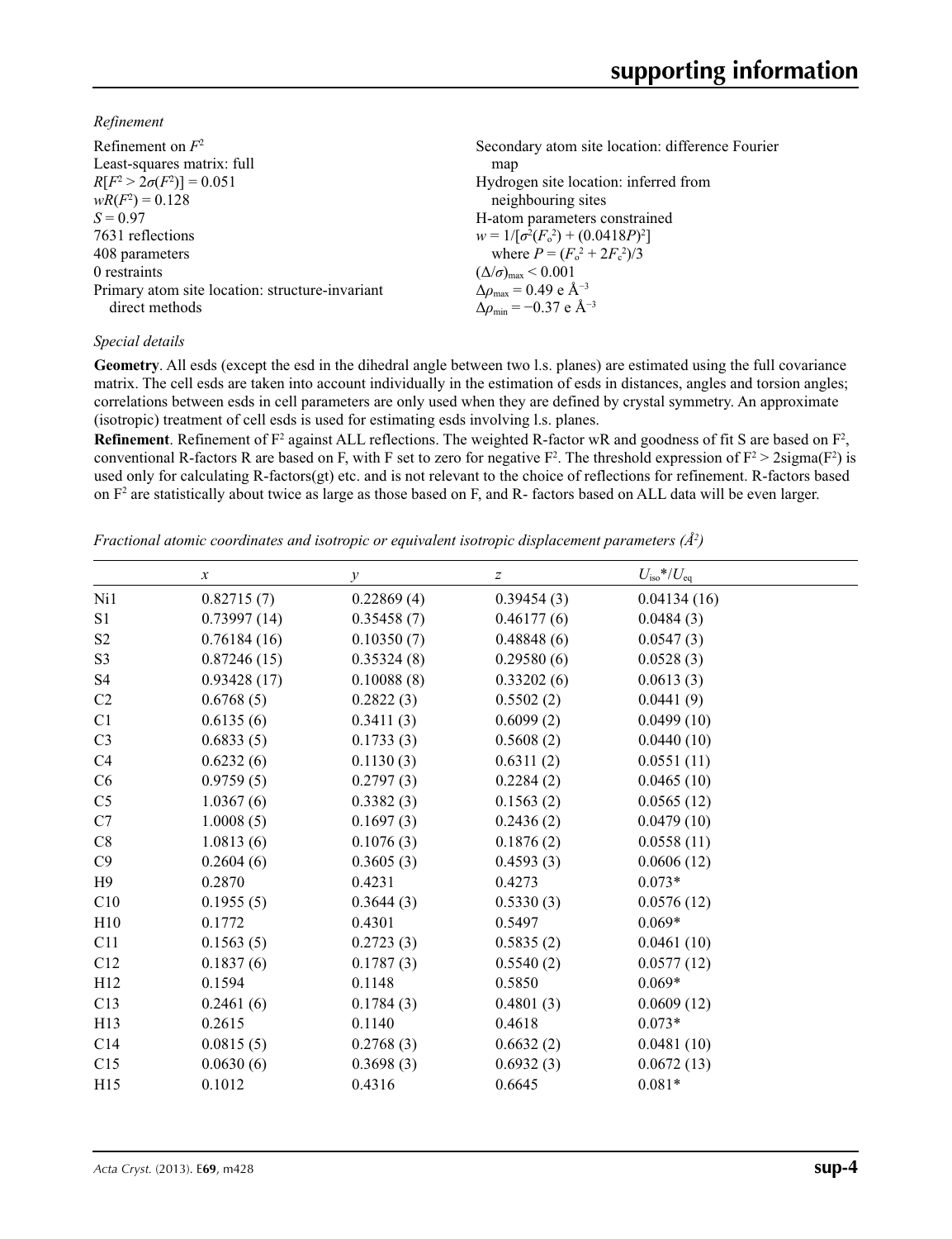| C16               | $-0.0124(6)$ | 0.3709(4)    | 0.7661(3) | 0.0713(14) |
|-------------------|--------------|--------------|-----------|------------|
| H16               | $-0.0215$    | 0.4345       | 0.7849    | $0.086*$   |
| C17               | $-0.0516(7)$ | 0.1977(4)    | 0.7814(3) | 0.0785(15) |
| H17               | $-0.0891$    | 0.1368       | 0.8117    | $0.094*$   |
| C18               | 0.0220(6)    | 0.1890(3)    | 0.7087(3) | 0.0645(13) |
| H18               | 0.0309       | 0.1244       | 0.6911    | $0.077*$   |
| C19               | 0.3576(6)    | 0.2552(4)    | 0.3530(2) | 0.0682(13) |
| H <sub>19</sub> A | 0.4785       | 0.2126       | 0.3566    | $0.082*$   |
| H19B              | 0.2795       | 0.2159       | 0.3312    | $0.082*$   |
| C20               | 0.3667(7)    | 0.3600(4)    | 0.3003(3) | 0.0956(17) |
| H20A              | 0.2507       | 0.4057       | 0.3006    | $0.143*$   |
| H20B              | 0.3972       | 0.3476       | 0.2491    | $0.143*$   |
| H20C              | 0.4582       | 0.3943       | 0.3170    | $0.143*$   |
| C21               | 0.2644(6)    | 0.2746(4)    | 0.9515(3) | 0.0754(14) |
| H21               | 0.2103       | 0.3136       | 0.9883    | $0.090*$   |
| C22               | 0.2539(6)    | 0.1671(4)    | 0.9611(2) | 0.0686(13) |
| H22               | 0.1919       | 0.1345       | 1.0040    | $0.082*$   |
|                   |              |              |           |            |
| C23               | 0.3346(5)    | 0.1053(4)    | 0.9076(2) | 0.0567(11) |
| C <sub>24</sub>   | 0.4248(6)    | 0.1605(4)    | 0.8456(2) | 0.0688(13) |
| H <sub>24</sub>   | 0.4823       | 0.1231       | 0.8085    | $0.083*$   |
| C <sub>25</sub>   | 0.4311(7)    | 0.2679(4)    | 0.8376(3) | 0.0796(15) |
| H25               | 0.4917       | 0.3027       | 0.7951    | $0.095*$   |
| C <sub>26</sub>   | 0.3254(6)    | $-0.0126(4)$ | 0.9179(2) | 0.0572(11) |
| C27               | 0.2592(6)    | $-0.0700(4)$ | 0.9857(3) | 0.0676(13) |
| H27               | 0.2166       | $-0.0359$    | 1.0264    | $0.081*$   |
| C28               | 0.2581(6)    | $-0.1785(4)$ | 0.9909(3) | 0.0759(14) |
| H <sub>28</sub>   | 0.2132       | $-0.2155$    | 1.0367    | $0.091*$   |
| C29               | 0.3719(8)    | $-0.1787(5)$ | 0.8721(3) | 0.0989(19) |
| H <sub>29</sub>   | 0.4079       | $-0.2151$    | 0.8318    | $0.119*$   |
| C30               | 0.3822(7)    | $-0.0688(4)$ | 0.8589(3) | 0.0785(15) |
| H30               | 0.4259       | $-0.0341$    | 0.8121    | $0.094*$   |
| C31               | 0.3614(8)    | 0.4438(4)    | 0.8812(3) | 0.0931(17) |
| H31A              | 0.3367       | 0.4788       | 0.8284    | $0.112*$   |
| H31B              | 0.2689       | 0.4765       | 0.9140    | $0.112*$   |
| C <sub>32</sub>   | 0.5411(9)    | 0.4616(4)    | 0.9009(4) | 0.120(2)   |
| H <sub>32</sub> A | 0.5715       | 0.4209       | 0.9512    | $0.181*$   |
| H32B              | 0.5383       | 0.5370       | 0.9005    | $0.181*$   |
| H32C              | 0.6308       | 0.4386       | 0.8640    | $0.181*$   |
| N1                | 0.5638(5)    | 0.3873(3)    | 0.6585(2) | 0.0711(11) |
| N <sub>2</sub>    | 0.5710(6)    | 0.0624(3)    | 0.6863(2) | 0.0819(13) |
| N <sub>3</sub>    | 1.0878(6)    | 0.3863(3)    | 0.1002(2) | 0.0855(13) |
| N <sub>4</sub>    | 1.1447(6)    | 0.0573(3)    | 0.1433(2) | 0.0788(13) |
| N <sub>5</sub>    | 0.2860(4)    | 0.2673(3)    | 0.4330(2) | 0.0513(9)  |
| N <sub>6</sub>    | $-0.0723(5)$ | 0.2883(3)    | 0.8109(2) | 0.0716(11) |
| N7                | 0.3506(5)    | 0.3244(3)    | 0.8906(2) | 0.0708(11) |
| N <sub>8</sub>    | 0.3154(6)    | $-0.2354(4)$ | 0.9367(3) | 0.0889(13) |
|                   |              |              |           |            |
|                   |              |              |           |            |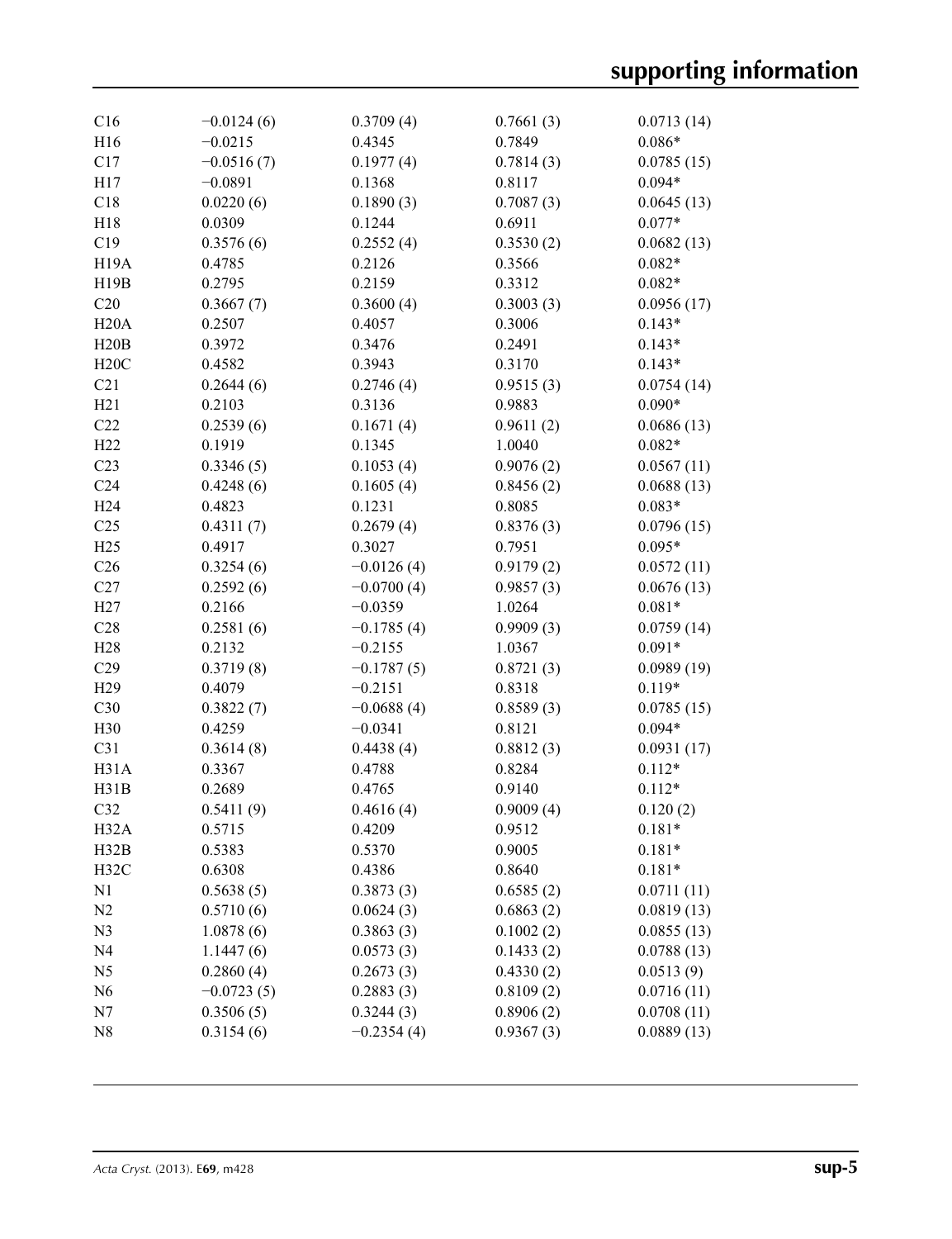*Atomic displacement parameters (Å2 )*

|                 | $U^{11}$   | $U^{22}$  | $U^{33}$  | $U^{12}$      | $U^{13}$      | $U^{23}$      |
|-----------------|------------|-----------|-----------|---------------|---------------|---------------|
| Ni1             | 0.0509(3)  | 0.0353(3) | 0.0370(3) | $-0.0089(2)$  | 0.0064(2)     | $-0.0055(2)$  |
| S <sub>1</sub>  | 0.0639(7)  | 0.0369(5) | 0.0446(6) | $-0.0108(5)$  | 0.0060(5)     | $-0.0085(4)$  |
| S <sub>2</sub>  | 0.0809(8)  | 0.0356(6) | 0.0452(7) | $-0.0104(5)$  | 0.0182(6)     | $-0.0072(5)$  |
| S <sub>3</sub>  | 0.0705(8)  | 0.0391(6) | 0.0450(7) | $-0.0087(5)$  | 0.0151(6)     | $-0.0043(5)$  |
| S <sub>4</sub>  | 0.0992(10) | 0.0382(6) | 0.0447(7) | $-0.0145(6)$  | 0.0226(6)     | $-0.0081(5)$  |
| C2              | 0.045(2)   | 0.046(2)  | 0.041(2)  | $-0.0056(18)$ | 0.0023(19)    | $-0.0091(18)$ |
| C1              | 0.055(3)   | 0.049(2)  | 0.045(3)  | $-0.006(2)$   | 0.001(2)      | $-0.009(2)$   |
| C <sub>3</sub>  | 0.051(3)   | 0.041(2)  | 0.037(2)  | $-0.0031(19)$ | 0.0066(19)    | $-0.0056(18)$ |
| C4              | 0.069(3)   | 0.048(2)  | 0.045(3)  | $-0.005(2)$   | 0.014(2)      | $-0.009(2)$   |
| C6              | 0.054(3)   | 0.049(2)  | 0.034(2)  | $-0.009(2)$   | 0.003(2)      | $-0.0032(18)$ |
| C <sub>5</sub>  | 0.077(3)   | 0.048(3)  | 0.043(3)  | $-0.008(2)$   | 0.010(2)      | $-0.010(2)$   |
| C7              | 0.065(3)   | 0.044(2)  | 0.036(2)  | $-0.010(2)$   | 0.009(2)      | $-0.0108(18)$ |
| $\rm{C}8$       | 0.079(3)   | 0.050(3)  | 0.035(3)  | $-0.012(2)$   | 0.002(2)      | 0.000(2)      |
| C9              | 0.064(3)   | 0.047(3)  | 0.070(3)  | $-0.015(2)$   | $-0.001(3)$   | $-0.004(2)$   |
| C10             | 0.066(3)   | 0.035(2)  | 0.074(3)  | $-0.014(2)$   | 0.003(3)      | $-0.011(2)$   |
| C11             | 0.047(2)   | 0.035(2)  | 0.057(3)  | $-0.0102(18)$ | $-0.007(2)$   | $-0.0064(19)$ |
| C12             | 0.075(3)   | 0.040(2)  | 0.059(3)  | $-0.015(2)$   | 0.002(3)      | $-0.007(2)$   |
| C13             | 0.077(3)   | 0.046(3)  | 0.061(3)  | $-0.012(2)$   | 0.002(3)      | $-0.011(2)$   |
| C14             | 0.045(2)   | 0.041(2)  | 0.058(3)  | $-0.0047(19)$ | 0.000(2)      | $-0.011(2)$   |
| C15             | 0.086(4)   | 0.048(3)  | 0.070(3)  | $-0.014(2)$   | 0.012(3)      | $-0.018(2)$   |
| C16             | 0.089(4)   | 0.054(3)  | 0.075(4)  | $-0.016(3)$   | 0.004(3)      | $-0.021(3)$   |
| C17             | 0.101(4)   | 0.057(3)  | 0.076(4)  | $-0.019(3)$   | 0.014(3)      | $-0.008(3)$   |
| C18             | 0.083(3)   | 0.046(3)  | 0.064(3)  | $-0.013(2)$   | 0.003(3)      | $-0.009(2)$   |
| C19             | 0.056(3)   | 0.092(4)  | 0.053(3)  | $-0.020(3)$   | $-0.005(2)$   | 0.005(3)      |
| C20             | 0.098(4)   | 0.098(4)  | 0.093(4)  | $-0.020(3)$   | 0.003(3)      | $-0.021(4)$   |
| C21             | 0.083(4)   | 0.089(4)  | 0.047(3)  | $-0.003(3)$   | 0.016(3)      | $-0.010(3)$   |
| C22             | 0.078(3)   | 0.080(3)  | 0.041(3)  | $-0.007(3)$   | 0.017(2)      | $-0.007(2)$   |
| C <sub>23</sub> | 0.049(3)   | 0.075(3)  | 0.042(3)  | $-0.002(2)$   | 0.002(2)      | $-0.009(2)$   |
| C <sub>24</sub> | 0.086(4)   | 0.077(3)  | 0.043(3)  | $-0.016(3)$   | 0.017(3)      | $-0.012(2)$   |
| C <sub>25</sub> | 0.090(4)   | 0.088(4)  | 0.054(3)  | $-0.013(3)$   | 0.020(3)      | $-0.007(3)$   |
| C <sub>26</sub> | 0.049(3)   | 0.081(3)  | 0.041(3)  | $-0.010(2)$   | 0.003(2)      | $-0.013(2)$   |
| C27             | 0.066(3)   | 0.085(4)  | 0.049(3)  | $-0.014(3)$   | 0.012(2)      | $-0.008(3)$   |
| C28             | 0.071(4)   | 0.090(4)  | 0.064(4)  | $-0.018(3)$   | 0.001(3)      | $-0.007(3)$   |
| C29             | 0.121(5)   | 0.095(4)  | 0.086(4)  | $-0.027(4)$   | 0.033(4)      | $-0.031(4)$   |
| C30             | 0.100(4)   | 0.082(4)  | 0.053(3)  | $-0.017(3)$   | 0.022(3)      | $-0.017(3)$   |
| C31             | 0.109(5)   | 0.070(4)  | 0.084(4)  | 0.010(3)      | $-0.003(4)$   | 0.005(3)      |
| C32             | 0.144(6)   | 0.083(4)  | 0.137(6)  | $-0.017(4)$   | $-0.003(5)$   | $-0.026(4)$   |
| N1              | 0.094(3)   | 0.067(3)  | 0.054(3)  | $-0.006(2)$   | 0.009(2)      | $-0.026(2)$   |
| N2              | 0.112(3)   | 0.075(3)  | 0.051(3)  | $-0.016(2)$   | 0.025(2)      | $-0.001(2)$   |
| N <sub>3</sub>  | 0.124(4)   | 0.074(3)  | 0.053(3)  | $-0.024(3)$   | 0.029(3)      | $-0.001(2)$   |
| N <sub>4</sub>  | 0.123(4)   | 0.062(3)  | 0.052(3)  | $-0.014(2)$   | 0.023(2)      | $-0.021(2)$   |
| N <sub>5</sub>  | 0.046(2)   | 0.047(2)  | 0.060(2)  | $-0.0098(17)$ | $-0.0047(18)$ | $-0.0043(18)$ |
| N6              | 0.088(3)   | 0.062(3)  | 0.068(3)  | $-0.011(2)$   | 0.006(2)      | $-0.020(2)$   |
| N7              | 0.078(3)   | 0.073(3)  | 0.052(3)  | 0.001(2)      | 0.005(2)      | $-0.003(2)$   |
| ${\bf N8}$      | 0.101(4)   | 0.087(3)  | 0.080(3)  | $-0.022(3)$   | 0.013(3)      | $-0.018(3)$   |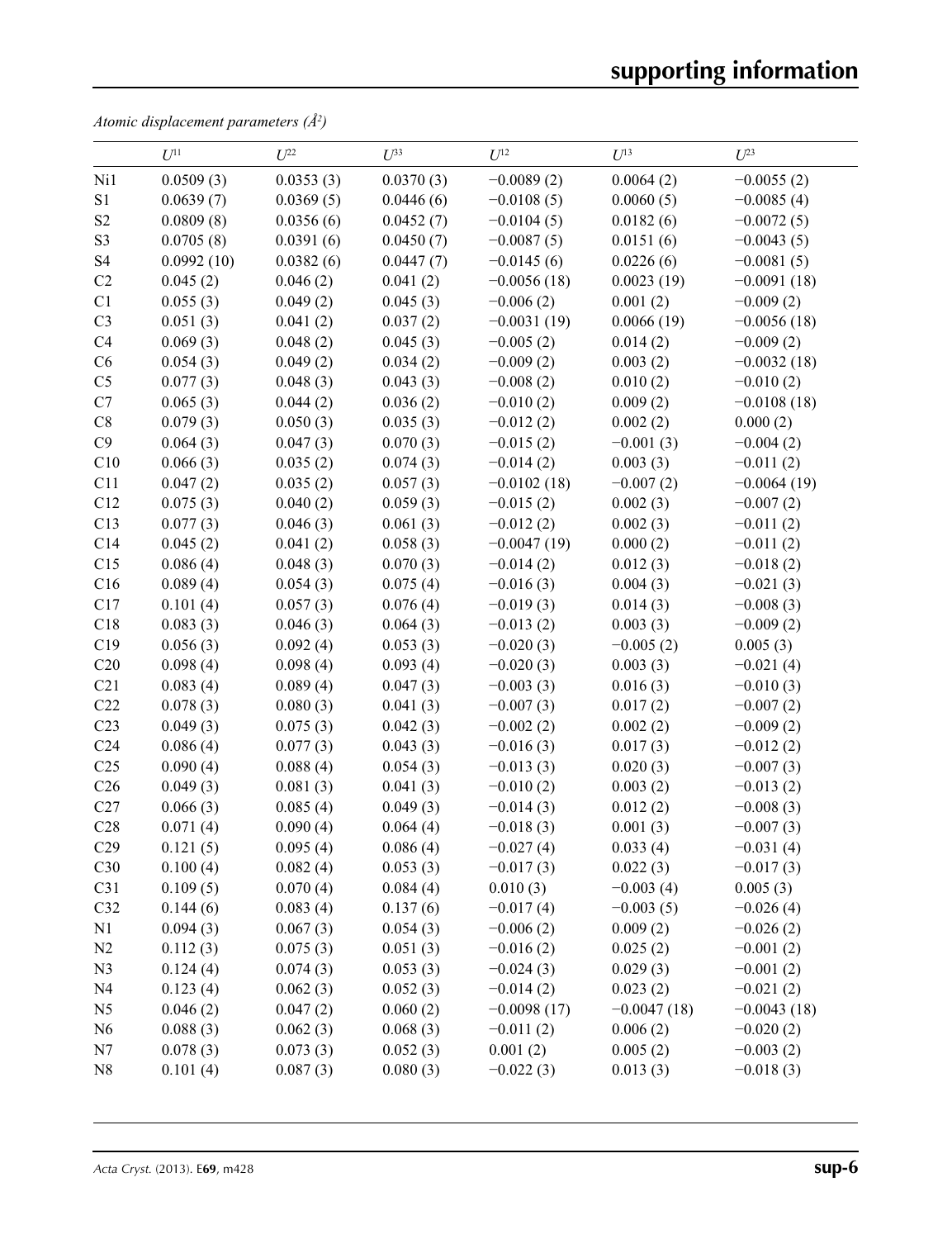*Geometric parameters (Å, º)*

| $Ni1-S1$        | 2.1796(11) | $C17 - H17$   | 0.9300   |
|-----------------|------------|---------------|----------|
| $Ni1 - S2$      | 2.1668(11) | $C18 - H18$   | 0.9300   |
| $Ni1 - S4$      | 2.1703(11) | $C19 - C20$   | 1.485(6) |
| $Ni1 - S3$      | 2.1760(11) | $C19 - N5$    | 1.515(5) |
| $S1 - C2$       | 1.740(4)   | C19-H19A      | 0.9700   |
| $S2-C3$         | 1.723(4)   | C19-H19B      | 0.9700   |
| $S3-C6$         | 1.731(4)   | $C20 - H20A$  | 0.9600   |
| $S4 - C7$       | 1.730(4)   | $C20 - H20B$  | 0.9600   |
| $C2-C3$         | 1.362(5)   | C20-H20C      | 0.9600   |
| $C2-C1$         | 1.431(5)   | $C21 - N7$    | 1.331(5) |
| $C1 - N1$       | 1.149(4)   | $C21 - C22$   | 1.367(6) |
| $C3-C4$         | 1.422(5)   | $C21 - H21$   | 0.9300   |
| $C4 - N2$       | 1.148(5)   | $C22-C23$     | 1.398(5) |
| $C6-C7$         | 1.362(5)   | $C22 - H22$   | 0.9300   |
| $C6-C5$         | 1.440(5)   | $C23-C24$     | 1.388(5) |
| $C5 - N3$       | 1.143(5)   | $C23-C26$     | 1.496(6) |
| $C7-C8$         | 1.434(5)   | $C24 - C25$   | 1.362(6) |
| $C8 - N4$       | 1.145(5)   | $C24 - H24$   | 0.9300   |
| $C9 - N5$       | 1.346(5)   | $C25 - N7$    | 1.350(5) |
| $C9 - C10$      | 1.374(5)   | $C25 - H25$   | 0.9300   |
| $C9 - H9$       | 0.9300     | $C26-C27$     | 1.390(5) |
| $C10 - C11$     | 1.395(5)   | $C26-C30$     | 1.390(5) |
| $C10 - H10$     | 0.9300     | $C27 - C28$   | 1.374(6) |
| $C11 - C12$     | 1.378(5)   | $C27 - H27$   | 0.9300   |
| $C11 - C14$     | 1.498(5)   | $C28 - N8$    | 1.326(5) |
| $C12 - C13$     | 1.366(5)   | $C28 - H28$   | 0.9300   |
| $C12 - H12$     | 0.9300     | $C29 - N8$    | 1.317(6) |
| $C13 - N5$      | 1.338(5)   | $C29 - C30$   | 1.394(6) |
| $C13 - H13$     | 0.9300     | C29-H29       | 0.9300   |
| $C14-C18$       | 1.370(5)   | C30-H30       | 0.9300   |
| $C14 - C15$     | 1.379(5)   | $C31 - C32$   | 1.468(7) |
| $C15 - C16$     | 1.380(6)   | $C31 - N7$    | 1.519(6) |
| $C15 - H15$     | 0.9300     | $C31 - H31A$  | 0.9700   |
| $C16 - N6$      | 1.316(5)   | $C31 - H31B$  | 0.9700   |
| $C16 - H16$     | 0.9300     | $C32-H32A$    | 0.9600   |
| $C17 - N6$      | 1.346(5)   | $C32-H32B$    | 0.9600   |
| $C17 - C18$     | 1.388(6)   | C32-H32C      | 0.9600   |
|                 |            |               |          |
| $S2 - Ni1 - S4$ | 87.25(4)   | C20-C19-H19B  | 108.9    |
| $S2 - Ni1 - S3$ | 175.30(5)  | N5-C19-H19B   | 108.9    |
| $S4 - Ni1 - S3$ | 91.97(4)   | H19A-C19-H19B | 107.7    |
| $S2 - Ni1 - S1$ | 92.18(4)   | C19-C20-H20A  | 109.5    |
| $S4 - Ni1 - S1$ | 175.51(5)  | C19-C20-H20B  | 109.5    |
| $S3 - Ni1 - S1$ | 88.96 (4)  | H20A-C20-H20B | 109.5    |
| $C2 - S1 - Ni1$ | 102.87(13) | C19-C20-H20C  | 109.5    |
| $C3 - S2 - N11$ | 103.49(13) | H20A-C20-H20C | 109.5    |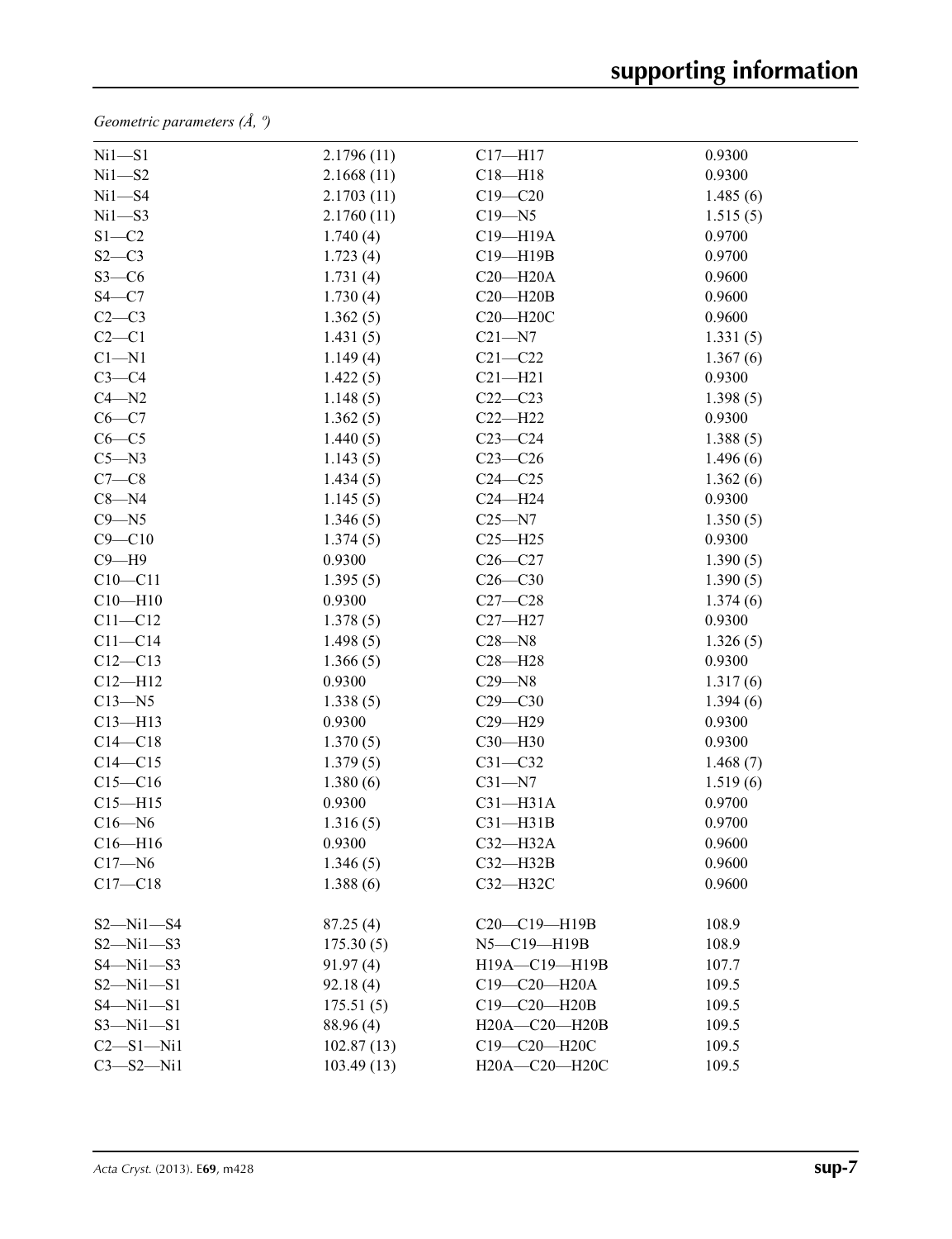| $C6 - S3 - N11$                        | 103.08(13) | H20B-C20-H20C       | 109.5    |
|----------------------------------------|------------|---------------------|----------|
| $C7 - S4 - N11$                        | 103.58(13) | $N7 - C21 - C22$    | 121.2(4) |
| $C3-C2-C1$                             | 121.6(3)   | $N7 - C21 - H21$    | 119.4    |
| $C3-C2-S1$                             | 120.4(3)   | $C22-C21-H21$       | 119.4    |
| $C1 - C2 - S1$                         | 117.9(3)   | $C21 - C22 - C23$   | 121.3(4) |
| $N1-C1-C2$                             | 179.2(5)   | $C21 - C22 - H22$   | 119.4    |
| $C2-C3-C4$                             | 121.5(3)   | $C23 - C22 - H22$   | 119.4    |
| $C2 - C3 - S2$                         | 121.0(3)   | $C24 - C23 - C22$   | 115.5(4) |
| $C4-C3-S2$                             | 117.5(3)   | $C24 - C23 - C26$   | 122.8(4) |
| $N2-C4-C3$                             | 177.3(5)   | $C22-C23-C26$       | 121.7(4) |
| $C7-C6-C5$                             | 121.0(3)   | $C25-C24-C23$       | 121.6(4) |
| $C7 - C6 - S3$                         | 121.0(3)   | $C25-C24-H24$       | 119.2    |
| $C5 - C6 - S3$                         | 118.0(3)   | C23-C24-H24         | 119.2    |
| $N3-C5-C6$                             | 177.9(5)   | $N7 - C25 - C24$    | 120.8(5) |
| $C6-C7-C8$                             | 121.7(3)   | $N7 - C25 - H25$    | 119.6    |
| $C6 - C7 - S4$                         | 120.3(3)   | $C24 - C25 - H25$   | 119.6    |
| $C8 - C7 - S4$                         | 118.0(3)   | $C27-C26-C30$       | 117.4(4) |
| $N4 - C8 - C7$                         | 179.4(5)   | $C27 - C26 - C23$   | 122.0(4) |
| $N5 - C9 - C10$                        | 120.8(4)   | $C30-C26-C23$       | 120.6(4) |
| $N5 - C9 - H9$                         | 119.6      | $C28 - C27 - C26$   | 118.4(5) |
| $C10-C9-H9$                            | 119.6      | C28-C27-H27         | 120.8    |
| $C9 - C10 - C11$                       | 121.6(4)   | C26-C27-H27         | 120.8    |
| $C9 - C10 - H10$                       | 119.2      | N8-C28-C27          | 125.9(5) |
| $C11 - C10 - H10$                      | 119.2      | N8-C28-H28          | 117.0    |
|                                        |            |                     |          |
| $C12 - C11 - C10$<br>$C12 - C11 - C14$ | 115.7(4)   | C27-C28-H28         | 117.0    |
|                                        | 122.7(3)   | N8-C29-C30          | 125.5(5) |
| $C10-C11-C14$                          | 121.6(3)   | N8-C29-H29          | 117.3    |
| $C13 - C12 - C11$                      | 121.0(4)   | C30-C29-H29         | 117.3    |
| $C13 - C12 - H12$                      | 119.5      | $C26-C30-C29$       | 118.0(5) |
| $C11 - C12 - H12$                      | 119.5      | C26-C30-H30         | 121.0    |
| $N5 - C13 - C12$                       | 122.4(4)   | C29-C30-H30         | 121.0    |
| $N5 - C13 - H13$                       | 118.8      | $C32 - C31 - N7$    | 111.8(4) |
| $C12-C13-H13$                          | 118.8      | $C32 - C31 - H31A$  | 109.3    |
| $C18-C14-C15$                          | 117.0(4)   | $N7-C31-H31A$       | 109.3    |
| $C18-C14-C11$                          | 120.9(4)   | $C32-C31-H31B$      | 109.3    |
| $C15 - C14 - C11$                      | 122.0(4)   | $N7$ — $C31$ —H31B  | 109.3    |
| $C14-C15-C16$                          | 119.7(4)   | $H31A - C31 - H31B$ | 107.9    |
| $C14 - C15 - H15$                      | 120.1      | $C31 - C32 - H32A$  | 109.5    |
| $C16 - C15 - H15$                      | 120.1      | $C31 - C32 - H32B$  | 109.5    |
| $N6 - C16 - C15$                       | 124.8(4)   | $H32A - C32 - H32B$ | 109.5    |
| $N6 - C16 - H16$                       | 117.6      | C31-C32-H32C        | 109.5    |
| $C15-C16-H16$                          | 117.6      | H32A-C32-H32C       | 109.5    |
| $N6 - C17 - C18$                       | 124.4(4)   | H32B-C32-H32C       | 109.5    |
| $N6 - C17 - H17$                       | 117.8      | $C13 - N5 - C9$     | 118.5(4) |
| C18-C17-H17                            | 117.8      | $C13 - N5 - C19$    | 117.0(3) |
| $C14-C18-C17$                          | 119.1(4)   | $C9 - N5 - C19$     | 124.5(4) |
| $C14-C18-H18$                          | 120.5      | $C16 - N6 - C17$    | 114.9(4) |
| $C17 - C18 - H18$                      | 120.5      | $C21 - N7 - C25$    | 119.6(4) |